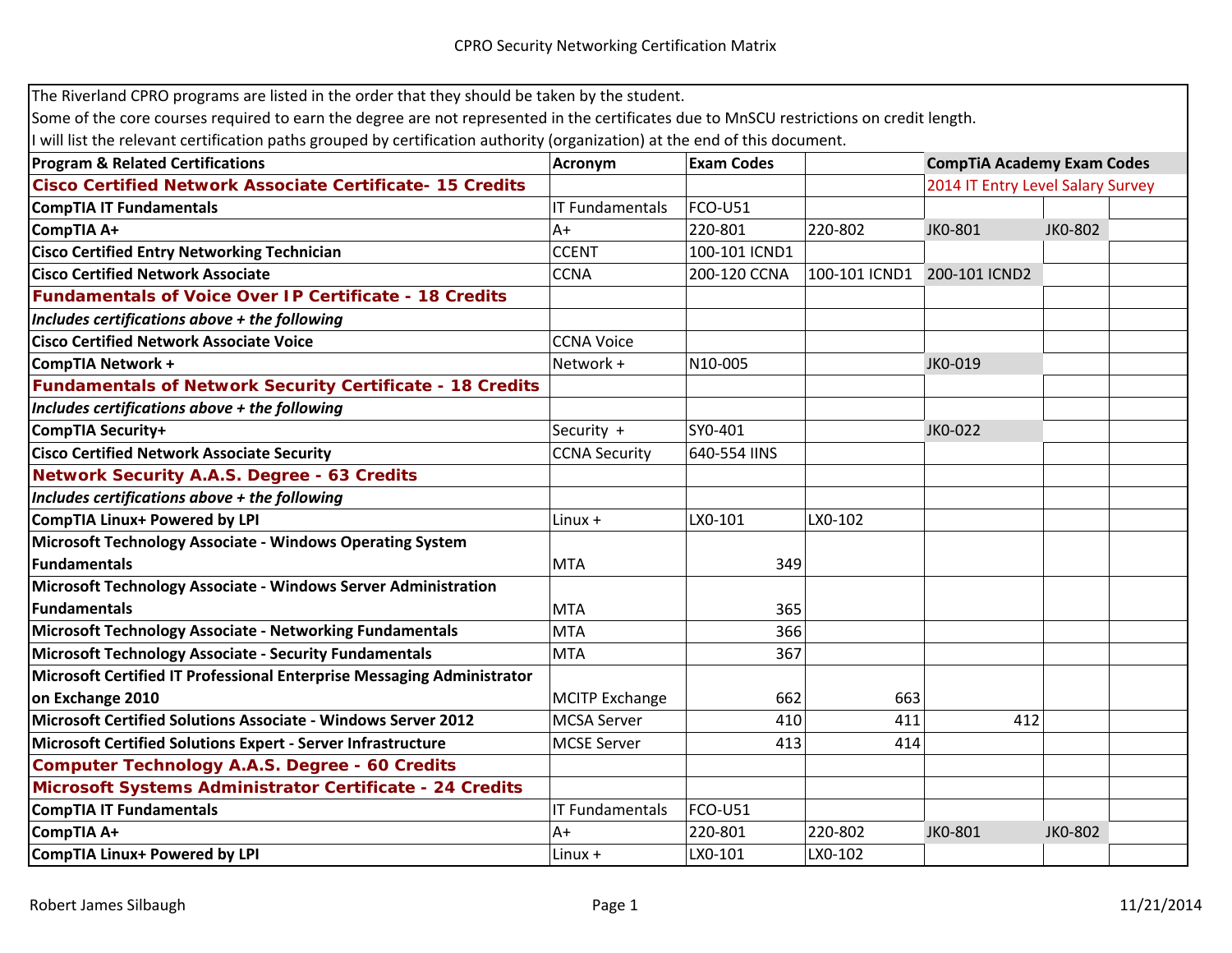| CompTIA Network +                                                      | Network +                                                                   | N10-005 |     | JK0-019 |  |  |
|------------------------------------------------------------------------|-----------------------------------------------------------------------------|---------|-----|---------|--|--|
| CompTIA Server+                                                        | Server +                                                                    | SK0-003 |     |         |  |  |
| Microsoft Technology Associate - Windows Operating System              |                                                                             |         |     |         |  |  |
| <b>Fundamentals</b>                                                    | <b>MTA</b>                                                                  | 349     |     |         |  |  |
| Microsoft Technology Associate - Windows Server Administration         |                                                                             |         |     |         |  |  |
| <b>IFundamentals</b>                                                   | <b>MTA</b>                                                                  | 365     |     |         |  |  |
| Microsoft Technology Associate - Networking Fundamentals               | <b>MTA</b>                                                                  | 366     |     |         |  |  |
| Microsoft Technology Associate - Security Fundamentals                 | <b>MTA</b>                                                                  | 367     |     |         |  |  |
| Microsoft Certified IT Professional Enterprise Messaging Administrator |                                                                             |         |     |         |  |  |
| on Exchange 2010                                                       | <b>MCITP Exchange</b>                                                       | 662     | 663 |         |  |  |
| Microsoft Certified Solutions Associate - Windows Server 2012          | <b>MCSA Server</b>                                                          | 410     | 411 | 412     |  |  |
| Microsoft Certified Solutions Expert - Server Infrastructure           | <b>MCSE Server</b>                                                          | 413     | 414 |         |  |  |
| <b>CAREER PATHWAYS BY ORGANIZATION</b>                                 |                                                                             |         |     |         |  |  |
| <b>Microsoft Track</b>                                                 |                                                                             |         |     |         |  |  |
| Microsoft Technology Associate (MTA) (Entry Level)                     |                                                                             |         |     |         |  |  |
|                                                                        | Microsoft Technology Associate - Windows Operating System Fundamentals      |         |     |         |  |  |
|                                                                        | Microsoft Technology Associate - Windows Server Administration Fundamentals |         |     |         |  |  |
|                                                                        | <b>Microsoft Technology Associate - Networking Fundamentals</b>             |         |     |         |  |  |
|                                                                        | <b>Microsoft Technology Associate - Security Fundamentals</b>               |         |     |         |  |  |
| Microsoft Certified Solutions Associate (MCSA)                         |                                                                             |         |     |         |  |  |
| (Intermediate Level)                                                   |                                                                             |         |     |         |  |  |
|                                                                        | <b>Installing and Configuring Windows Server 2012</b>                       |         |     |         |  |  |
|                                                                        | <b>Administering Windows Server 2012</b>                                    |         |     |         |  |  |
|                                                                        | <b>Configuring Advanced Windows Server 2012 Services</b>                    |         |     |         |  |  |
| Microsoft Certified Solutions Associate (MCSA):                        |                                                                             |         |     |         |  |  |
| (Advanced Level)                                                       |                                                                             |         |     |         |  |  |
|                                                                        | Designing and Implementing a Server Infrastructure                          |         |     |         |  |  |
|                                                                        | <b>Implementing an Advanced Server Infrastructure</b>                       |         |     |         |  |  |
| <b>Cisco Track</b>                                                     |                                                                             |         |     |         |  |  |
|                                                                        | <b>Cisco Certified Entry Networking Technician</b>                          |         |     |         |  |  |
|                                                                        | <b>Cisco Certified Network Associate</b>                                    |         |     |         |  |  |
|                                                                        | <b>Cisco Certified Network Associate Voice</b>                              |         |     |         |  |  |
|                                                                        | <b>Cisco Certified Network Associate Security</b>                           |         |     |         |  |  |
| <b>CompTIA Track</b>                                                   |                                                                             |         |     |         |  |  |
|                                                                        | <b>CompTIA IT Fundamentals</b>                                              |         |     |         |  |  |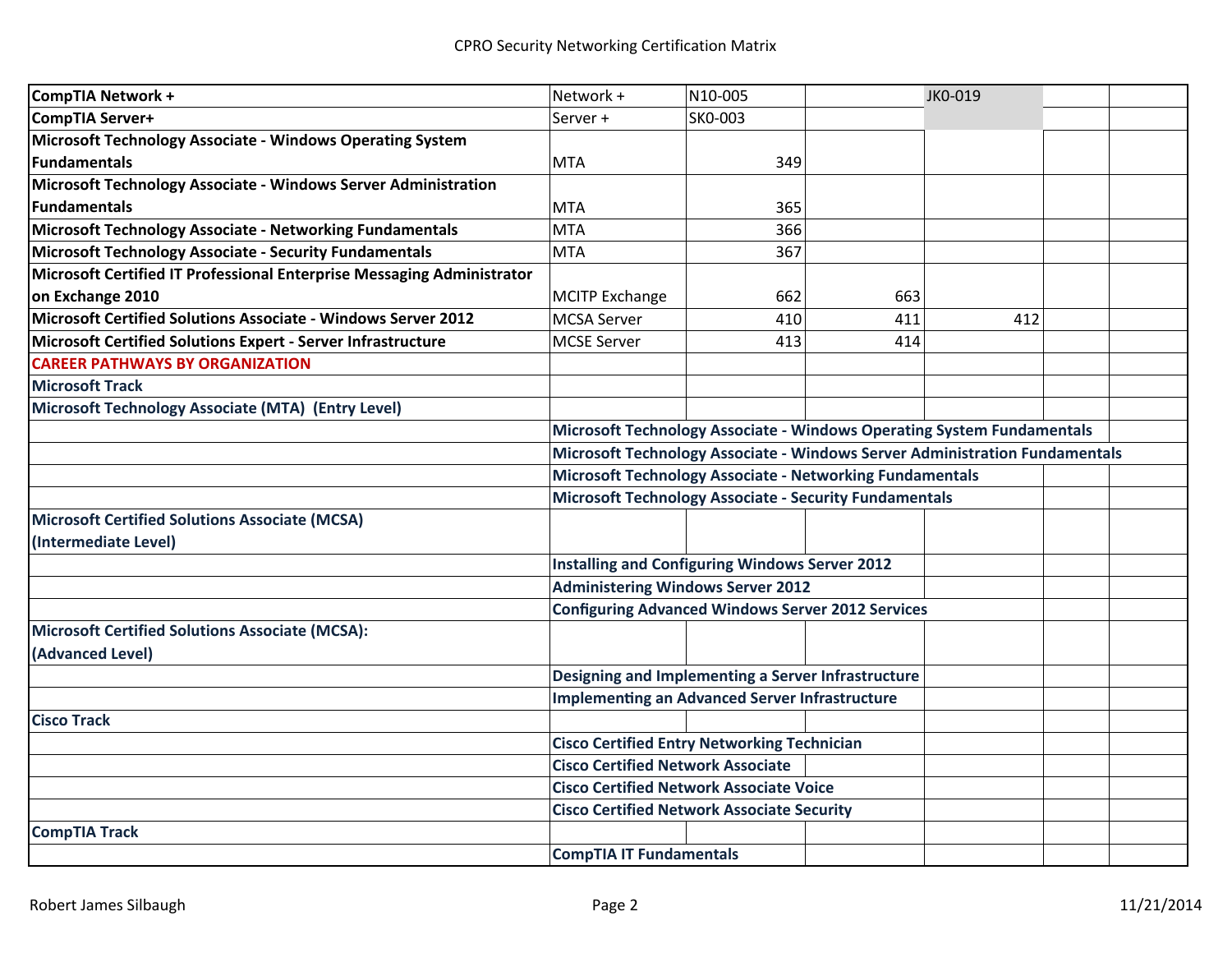| <b>CompTIA A+</b>                    |  |  |
|--------------------------------------|--|--|
| <b>CompTIA Linux+ Powered by LPI</b> |  |  |
| <b>CompTIA Network +</b>             |  |  |
| <b>CompTIA Server+</b>               |  |  |
| <b>CompTIA Security+</b>             |  |  |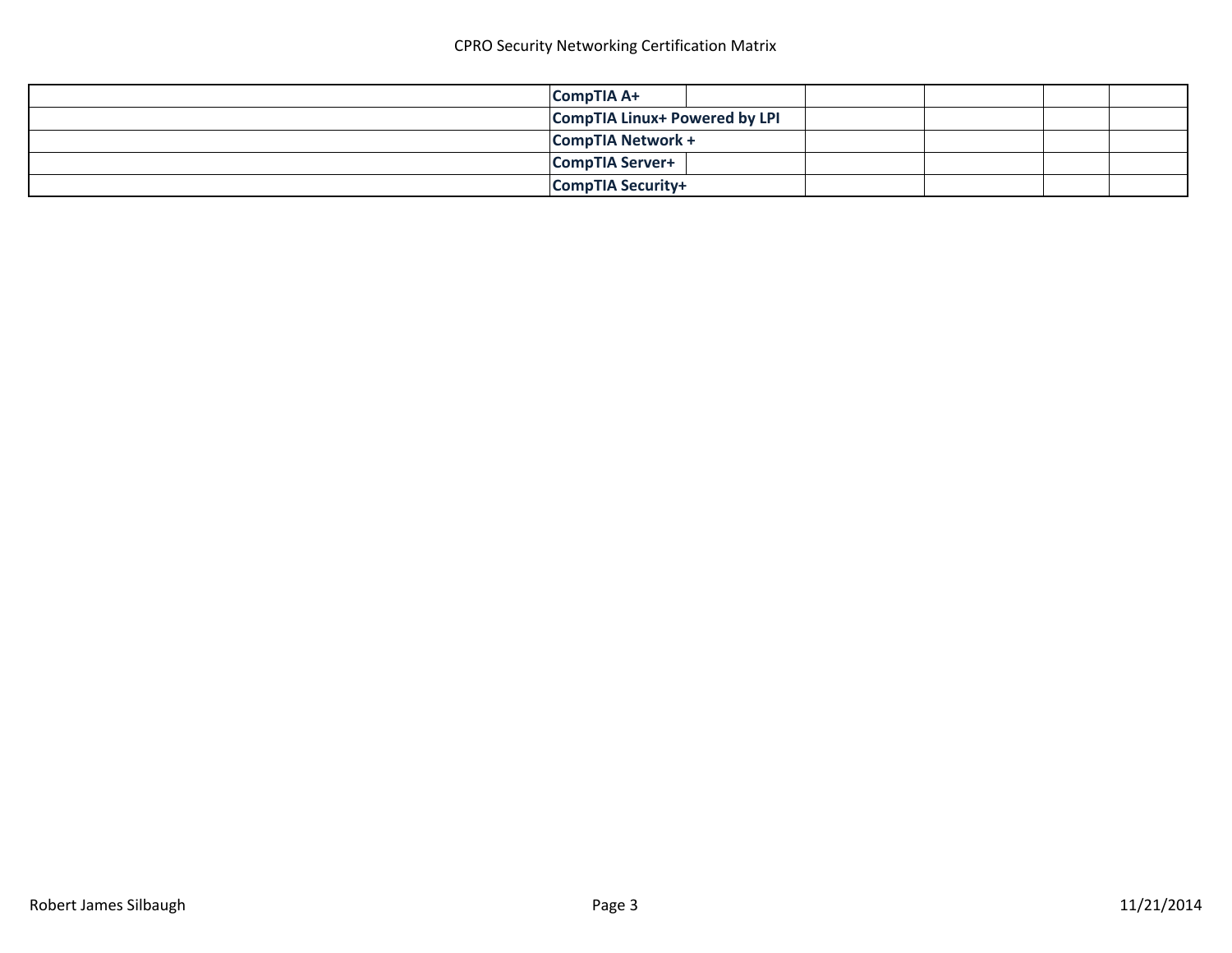| <b>URL</b> |  |                                                                                        |  |  |
|------------|--|----------------------------------------------------------------------------------------|--|--|
|            |  | http://www.computerworld.com/salarysurvey/breakdown/2014/joblevel/3                    |  |  |
|            |  | http://certification.comptia.org/getCertified/certifications/comptia-it-fundamentals   |  |  |
|            |  | http://certification.comptia.org/getCertified/certifications/a.aspx                    |  |  |
|            |  | http://www.cisco.com/web/learning/certifications/entry/ccent/index.html                |  |  |
|            |  | http://www.cisco.com/web/learning/certifications/associate/ccna/index.html             |  |  |
|            |  |                                                                                        |  |  |
|            |  |                                                                                        |  |  |
|            |  | http://www.cisco.com/web/learning/certifications/associate/ccna_voice/index.html       |  |  |
|            |  | http://certification.comptia.org/getCertified/certifications/network.aspx              |  |  |
|            |  |                                                                                        |  |  |
|            |  |                                                                                        |  |  |
|            |  | http://certification.comptia.org/getCertified/certifications/security.aspx             |  |  |
|            |  | http://www.cisco.com/web/learning/certifications/associate/ccna security/index.html    |  |  |
|            |  |                                                                                        |  |  |
|            |  |                                                                                        |  |  |
|            |  | http://certification.comptia.org/getCertified/certifications/linux.aspx                |  |  |
|            |  |                                                                                        |  |  |
|            |  | https://www.microsoft.com/learning/en-us/exam-98-349.aspx                              |  |  |
|            |  |                                                                                        |  |  |
|            |  | https://www.microsoft.com/learning/en-us/exam-98-365.aspx                              |  |  |
|            |  | https://www.microsoft.com/learning/en-us/exam-98-366.aspx                              |  |  |
|            |  | https://www.microsoft.com/learning/en-us/exam-98-367.aspx                              |  |  |
|            |  |                                                                                        |  |  |
|            |  | https://www.microsoft.com/learning/en-us/mcitp-certification.aspx                      |  |  |
|            |  | https://www.microsoft.com/learning/en-us/mcsa-windows-server-certification.aspx        |  |  |
|            |  | https://www.microsoft.com/learning/en-us/mcse-server-infrastructure-certification.aspx |  |  |
|            |  |                                                                                        |  |  |
|            |  |                                                                                        |  |  |
|            |  | http://certification.comptia.org/getCertified/certifications/comptia-it-fundamentals   |  |  |
|            |  | http://certification.comptia.org/getCertified/certifications/a.aspx                    |  |  |
|            |  |                                                                                        |  |  |
|            |  | http://certification.comptia.org/getCertified/certifications/linux.aspx                |  |  |